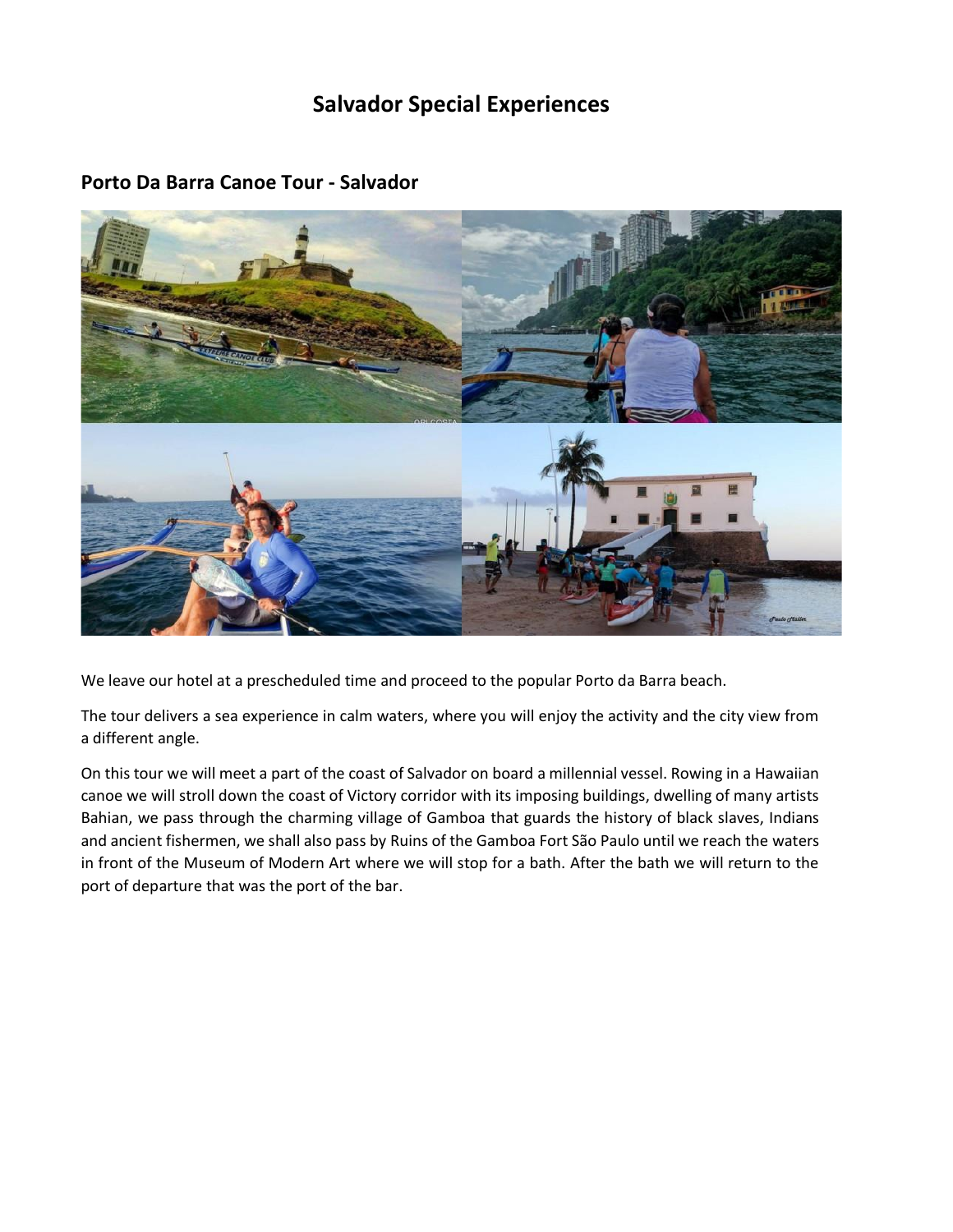#### **Samba and African roots Dance class**



The samba de roda comes from African influences and is a rhythm originating in Bahia, since 19TH century. It's a pace usually associated with capoeira, and it is considered a variation of Samba, directly from the Semba, (Angola rhythm).

Today, we will learn about the samba de roda and how to make the movements.

Then, we associate some movements to the dances dedicated to some of the orixás (African Entities) and the symbology of them.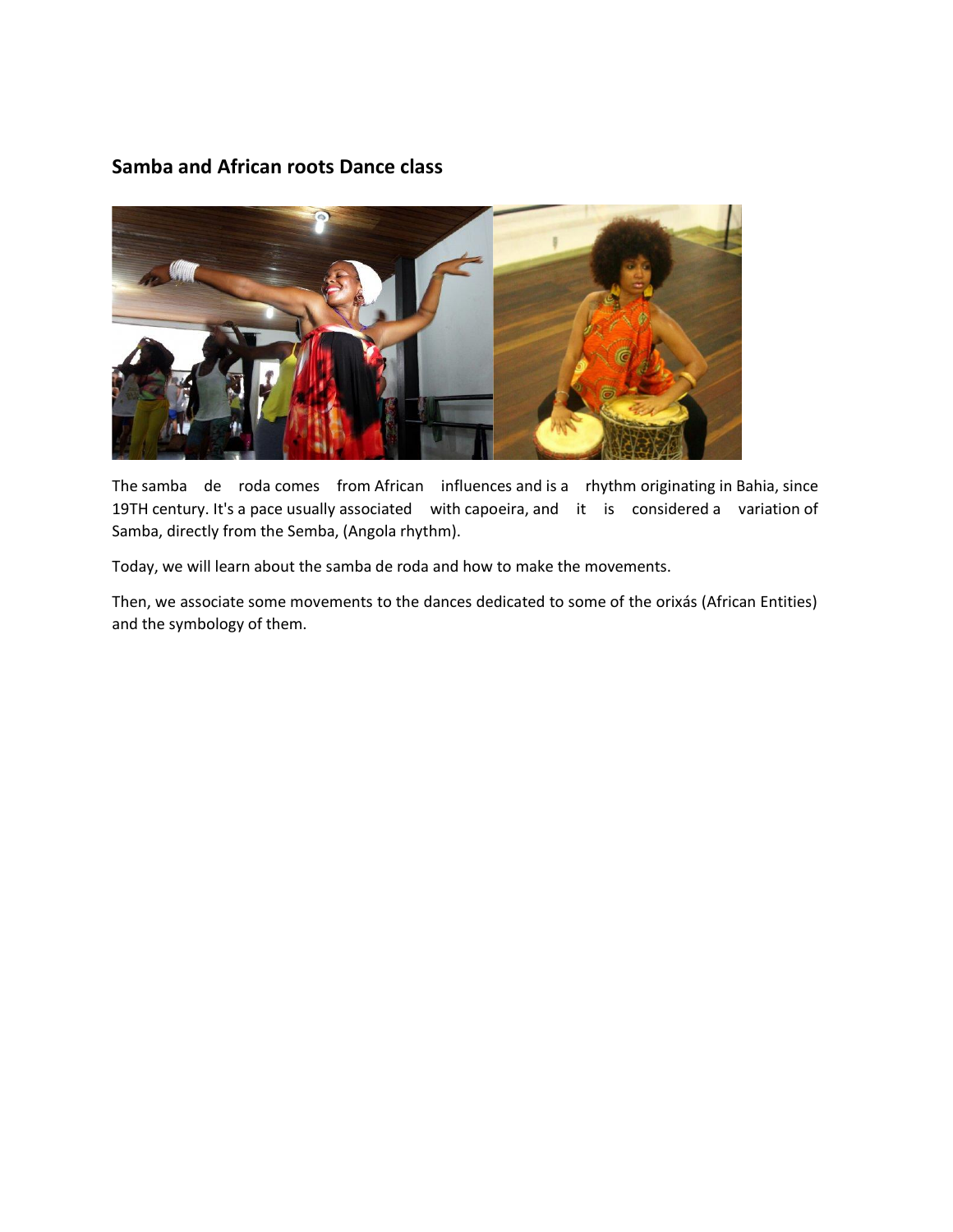### **Sailing Boat Experience - Full day 8h**

The largest bay in Brazil is home of a great ecosystem and biodiversity throughout its mangroves, Atlantic forest and coral reefs. From a diverse of environmental projects, the Bay has been declared an environmental protected area. This sail experience will give you a relaxing time and an astonishing view of the bay, the city of Salvador with all the colors highlighted by the sunset. We leave the hotel in Salvador, towards the pier, and start our navigation on the calm waters of the Bay, getting familiar with the charm of sailing in a wind sailboat. We will have some special experience, in a fun and light adventurous way. Sailing come accompanied by some alternative activities such as stand up paddle and kayaking. You will also have water and fruits onboard to enjoy in this beautiful scenery. Our destination is either to Mare Island or Frades Island, stop for tasting a local dish, where we will have a great experience in this Bahia tropical scenario. In the afternoon, on our way back, we stop close to Barra lighthouse, under the beautiful lights of the sunset on the bay, unforgettable, and one of the greatest postcards of Salvador. The tour goes along the city extension; you will have a panoramic view of it.

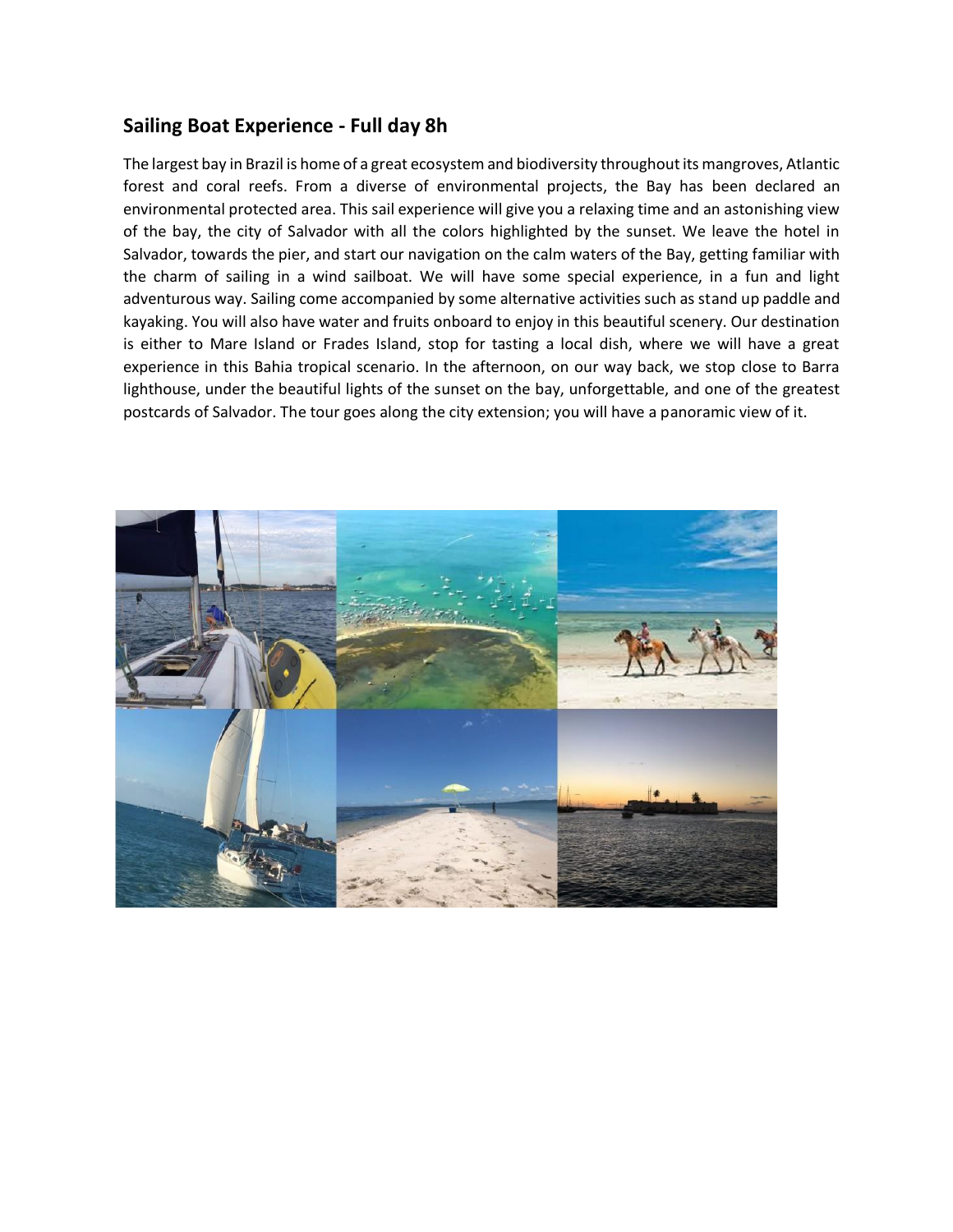**Praia do Forte – snorkeling experience**



AM: Pick up at the hotel in Salvador and transfer to Praia do Forte. After we leave from the village of Praia do Forte, it takes approximately 15 minutes walking to the natural pools. They are formed between the coral reefs, with crystal-clear-water. These natural. Swimming pools form natural aquarium with wide range of colorful fish, corals and crustaceans.

Remarks:

Pick up any hotel in Salvador or in Praia do Forte. From Salvador to Praia do Forte (1h20min trip, approximately)

Departure time depends on the tide.